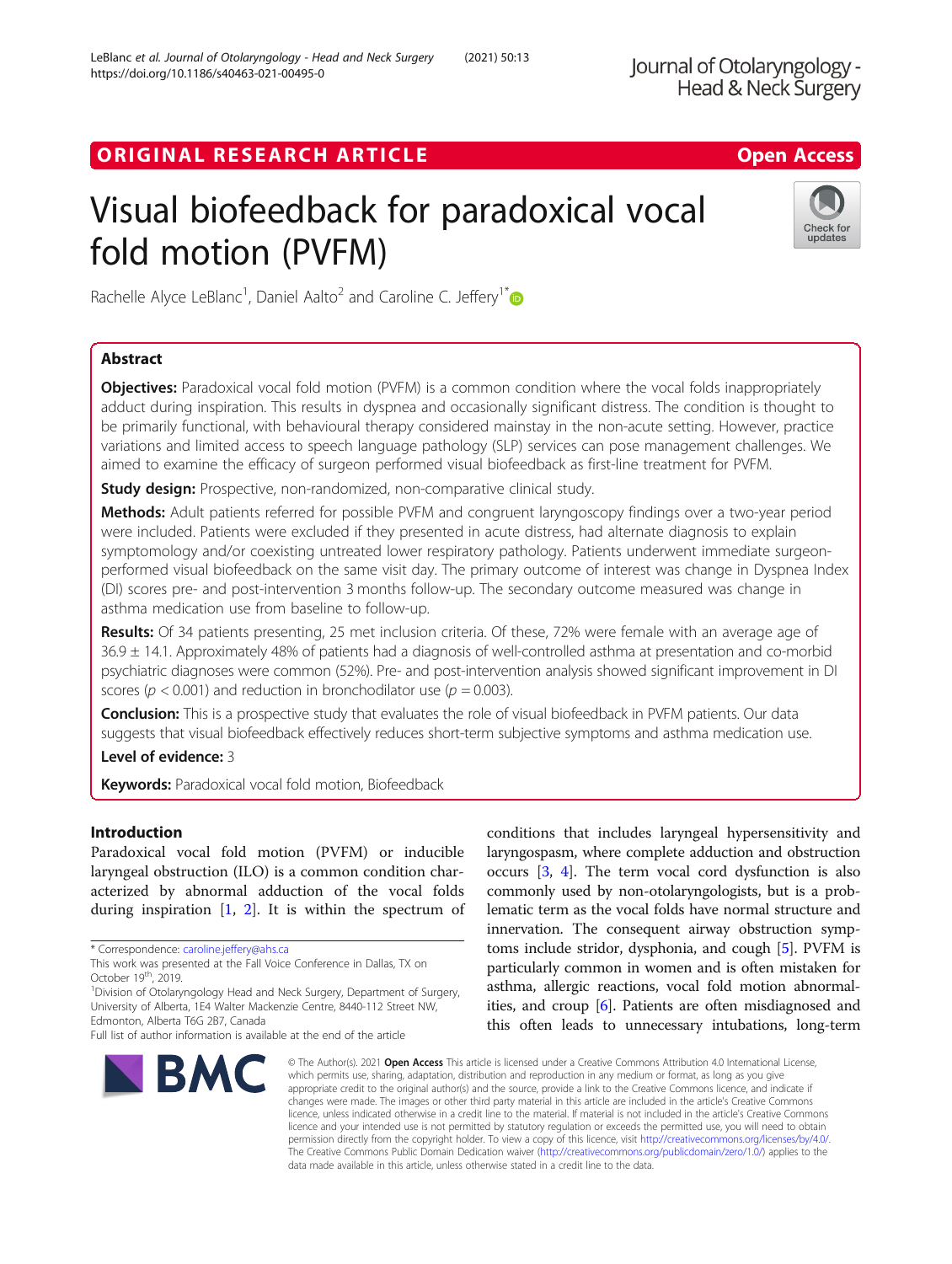medical and/or surgical therapy [[6\]](#page-4-0). Proper diagnosis is key for avoiding unnecessary treatments.

PVFM is increasingly recognized as a functional disorder rather than psychogenic in etiology [\[7](#page-4-0)]. Impaired laryngeal sensitivity, inflammation, gastroesophageal reflux disease, exercise intolerance, and viral illness have all been proposed as potentiating factors described in the literature [\[7](#page-4-0)]. Patients usually present with a history of episodic upper airway symptoms, often with audible inspiratory or biphasic stridor, respiratory distress, inability to speak easily and severe anxiety [\[7](#page-4-0), [8\]](#page-4-0). While laryngoscopy during a symptomatic episode is the considered the gold standard for diagnosis [\[1](#page-4-0), [2](#page-4-0)], physical exam findings between episodes are generally normal. In the non-acute setting, laryngoscopy remains important to excluding any upper airway pathology and can be confirmatory when adduction with inspiration is visualized, with or without provocation maneuvers [\[9](#page-4-0)]. Unfortunately, this is not always present and is not considered necessary for making the diagnosis [\[6](#page-4-0)].

Treatment options for PVFM include management of comorbid conditions, education, counselling, reassurance, and respiratory retraining. This includes introducing breathing techniques such asa jaw thrust, pursed lip breathing, nose to mouth breathing, panting and sniffing [[10](#page-4-0)–[14](#page-5-0)]. It is hypothesized that these specific techniques interrupt irregular respiratory spasms or patterns [\[7](#page-4-0)]. This allows familiar neurologic signals to reengage and relax the vocal folds [\[7](#page-4-0)]. Visual biofeedback involves allowing patients to visualize their own breathing patterns during routine flexible nasolaryngoscopy so that patients can modify their own breathing. This form of behavioural therapy gives patients techniques and strategies that can be practiced at home and used during acute attacks to improve their breathing [\[7](#page-4-0), [10](#page-4-0)].

While multidisciplinary assessment and treatment of PVFM is ideal, this is not always possible. Access to timely specialized speech language pathology (SLP) services can be difficult in many places in Canada, resulting in long wait-times and delays in management. At our institution, wait-times for respiratory retraining therapy with speech language pathology is typically 6 to 9 months. This provided an opportunity to assess the effectiveness of surgeon performed visual biofeedback in the initial management of PVFM. While visual biofeedback has anecdotal effectiveness as an adjunct treatment of PVFM in the otolaryngology and speech language pathology community [\[15](#page-5-0)], few prospective studies exist.

# Methods

Institutional review board approval was obtained from the Human Research Ethics Board at the University of Alberta (Pro00076731).

# Patient population

All new patients referred for possible PVFM to a tertiary care laryngology practice between January 1st, 2018 to February 1st, 2020 were approached for participation in the study. Routine history, physical examination, and flexible in-office laryngoscopy was performed in all patients. Patients were excluded from the study if they had known refractory PVFM or were undergoing active SLP therapy. Additional exclusion criteria included patients in acute airway distress or those with untreated laryngeal, airway or lung pathologies. Patients with otherwise normal laryngoscopy underwent provocation maneuvers to elicit inspiratory adduction, but the absence of positive findings did not exclude the diagnosis of PVFM, which is in keeping with the current literature [[16\]](#page-5-0).

# Intervention

After topicalization of the nasal cavity with 1% lidocaine and 0.05% otrivin 50:50 mixture, surgeon-performed visual biofeedback was administered with continuous laryngoscopy performed using a distal-chip flexible rhinolaryngoscope. The following intervention was provided: explanation of normal laryngeal anatomy and breathing physiology, performance of laryngeal release exercises (e.g. rapid nasal breathing, pursed-lip breathing, etc.) [[10](#page-4-0), [13,](#page-4-0) [14\]](#page-5-0). Patients visualized their larynx throughout and were encouraged to palpate their anterior neck to recognize laryngeal tension, posture, and breathe control during laryngeal release exercises. Follow-up at 3 months and one-year was offered to all patients. Telephone follow-up was performed with patients who could not attend in-clinic follow-up due to geographic distance or patient-specific factors.

# Data collection

Baseline basic demographic information was collected including age, sex, and comorbidities. Specific information such as concurrent diagnosis of asthma, psychiatric illnesses, and smoking status were collected. Specific triggers for PVFM or laryngospasm episodes were also recorded, including exercise, acid reflux, upper respiratory tract infections, and environmental exposures.

### Primary outcome measure

The primary outcome measure was Dyspnea Index score pre- and 3 months post-intervention. The Dyspnea Index Score is a validated tool to measure subjective dyspnea symptom burden and has been previously validated by PVFM patients [\[17](#page-5-0)]. It is simple to administer, provides a measure of overall symptom severity, and can be used to monitor treatment progress [[17](#page-5-0)]. The questionnaire was administered to patients in person at each the initial visit and at each follow-up.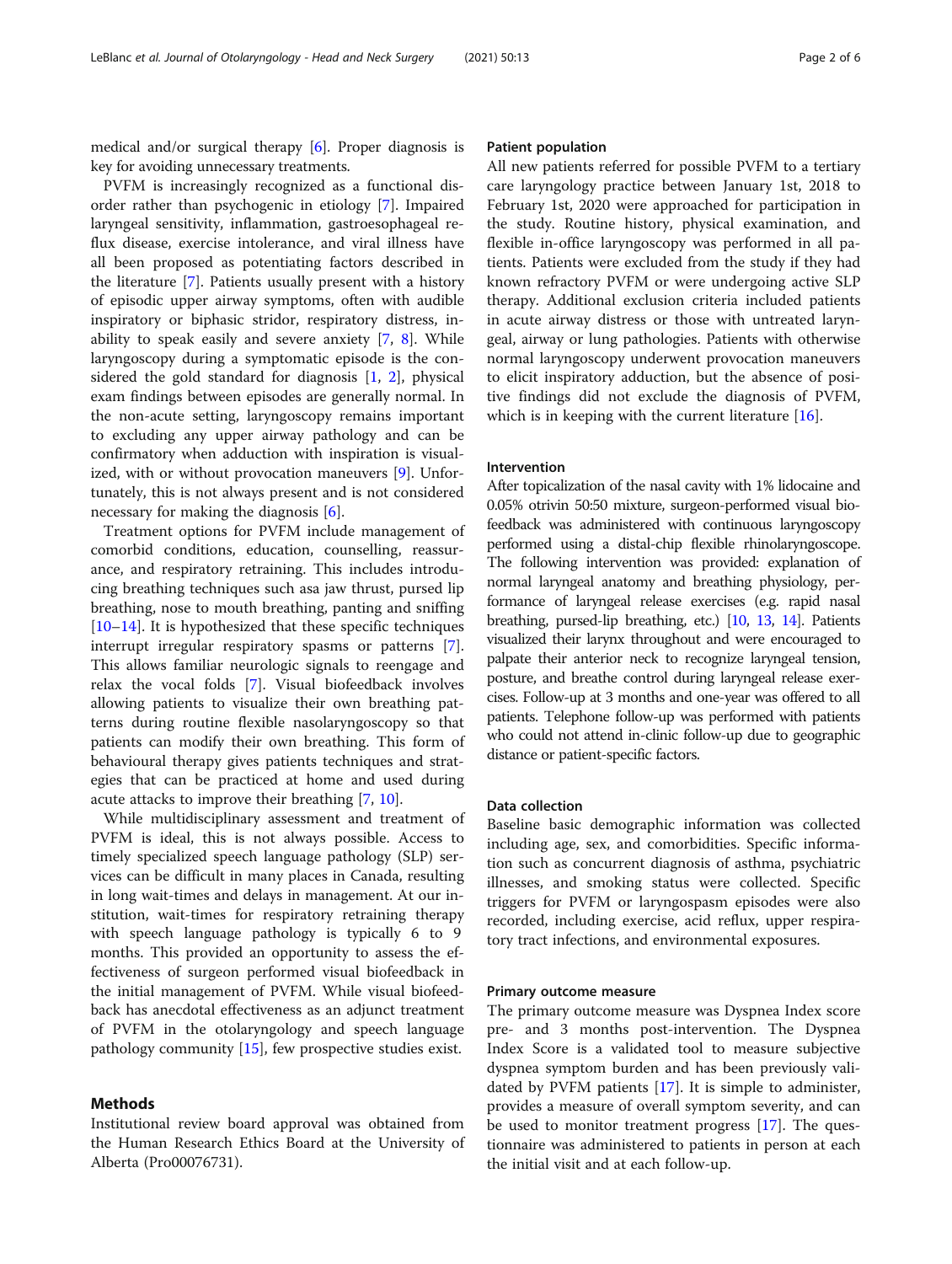# Secondary outcome measures

Our secondary outcome was change in patient reported use of inhaled bronchodilators and corticosteroids preand 3 months post-intervention. At baseline and followup, we recorded the patients' reported weekly use of these medications in the preceding one-month time period.

# Sample size calculation

A previous study determined that a change in Dyspnea Index of 8 is considered the minimally clinically important difference (MCID) [\[17](#page-5-0)]. Using a power of 0.8 and alpha-error of 0.05, at least 16 patients with pre- and post-intervention data would be needed.

# Data analysis

Statistical analysis was carried out using SPSS (Statistical Package for the Social Sciences, Version 25, IBM Corp, Chicago, USA). Basic descriptive and frequency statistics were performed for patient demographics, comorbidities, and presenting symptoms. Paired sample t-test was used to compare pre- and post-intervention Dyspnea Index scores.

Wilcoxon signed-rank test to compare the differences in bronchodilator and corticosteroid use pre- and postintervention at both are considered non-parametric, discrete data.

# Results

Thirty-four patients were referred for possible PVFM during the study period. Due to local referral patterns, nearly all the patients were referred by Pulmonology due to suggestive symptoms and/or the presence of inspiratory and expiratory flow restriction on pulmonary function tests (PFTs). Nine of these patients were excluded from our study due to presence of alternate diagnosis to explain their symptoms after clinical assessment. This included laryngeal pathologies such as functional voice disorders, subglottic stenosis, unilateral vocal cord paralysis and untreated lung pathology (Fig. 1).

Demographic information and relevant clinical information of the remaining 25 patients are summarized in Table [1](#page-3-0). Twelve patients (48%) had a diagnosis of wellcontrolled asthma at the time of assessment based on Pulmonology assessment. Thirteen patients had a comorbid psychiatric diagnosis (e.G. major depression, anxiety disorder, or bulimia nervosa). Typical triggers of PVFM reported by patients included gastroesophageal reflux disease (GERD), exercise, upper respiratory tract infections (URTIs), speaking and cold air (Table [1\)](#page-3-0).

Of the 25 patients, 17 completed the Dyspnea Index questionnaire pre- and 3 months post-intervention, with statistically significant reduction in scores ( $p < 0.001$ ) and a mean difference of 12.1 (Fig. [2\)](#page-3-0). Wilcoxon signed rank test was performed on thirteen patients who reported using bronchodilators pre-intervention. Our results showed a significant decrease in average bronchodilator use at 3 months post-intervention  $(Z = -2.934,$  $p = 0.003$ ) (Fig. [3\)](#page-3-0). Only two patients reported use of inhaled corticosteroids pre-intervention and both reported no use post-intervention. One patient was referred for further assessment by speech language pathology for

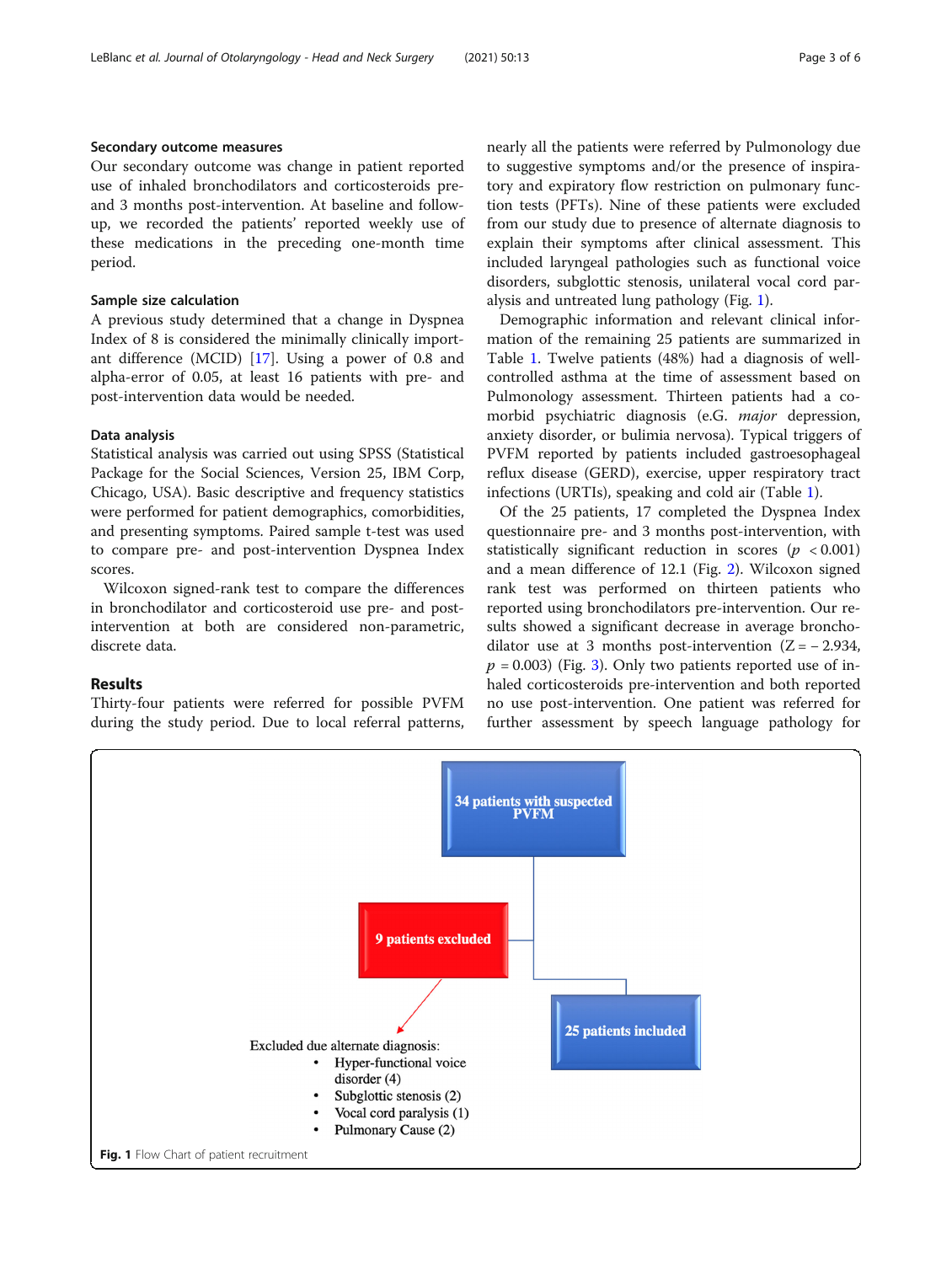|                               | N                              | Percentage |
|-------------------------------|--------------------------------|------------|
| Sex                           |                                |            |
| Males                         | 7                              | 28%        |
| Females                       | 18                             | 72%        |
| Mean Age ± SD (Range) years   | $36.9 \pm 14.4$ (17.0 to 67.0) |            |
| <b>Respiratory Diagnosis</b>  |                                |            |
| Asthma                        | 12                             | 48%        |
| <b>Psychiatric Diagnosis</b>  |                                |            |
| Depression                    | 7                              | 28%        |
| Anxiety                       | 6                              | 24%        |
| Other                         | $\mathfrak{D}$                 | 8%         |
| <b>Triggers</b>               |                                |            |
| Environmental                 | 13                             | 52%        |
| Smoke                         | 6                              | 24%        |
| <b><i><u>Exercise</u></i></b> | 3                              | 12%        |
| Speaking                      | $\overline{4}$                 | 16%        |
| URTI                          | $\mathfrak{D}$                 | 8%         |
| Cold Air                      | 1                              | 4%         |
| <b>Emotional stress</b>       | 1                              | 4%         |
| <b>GERD</b>                   | 1                              | 4%         |

<span id="page-3-0"></span>Table 1 Summary of Patient Demographics

ongoing refractory symptoms. Eight patients did not attend an in-person follow-up at 3 months, and of these, six patients reported no residual symptoms by telephone follow-up. While all patients were contacted for a oneyear follow-up, twenty-three declined due to lack of symptoms and two patients could not be reached.





# **Discussion**

We conducted a non-randomized, prospective study examining the use of surgeon-performed visual biofeedback in the management of PVFM patients. Our study provides support for its use in the initial management of patients presenting non-acutely, particularly in settings where specialized speech language pathology services are not readily available or delayed.

A variety of treatment options currently exist for the treatment of PVFM. This includes pharmacotherapy, counselling, laryngeal Botulinum toxin injection, education and behavioural therapy with respiratory retraining [[13,](#page-4-0) [18](#page-5-0)]. Treatment of concurrent medical conditions is crucial as it may exacerbate PVFM symptoms [\[19\]](#page-5-0). Visual biofeedback is easy to administer at the time of patient assessment by the Otolaryngologist. In addition to providing immediate reassurance, basic teaching regarding laryngeal anatomy and breathing techniques are provided immediately to the patient. It builds on existing studies demonstrating the efficacy of respiratory retraining and laryngeal control therapies to reduce PVFMrelated symptoms [[13](#page-4-0), [18](#page-5-0)–[20\]](#page-5-0). Dr. Konstantin Buteyko first described these techniques for asthma patients, including a focus on nasal-breathing, breath-holding, and relaxation in the 1950's and multiple subsequent studies have demonstrated reductions in dyspnea symptoms, inhaler use and improved quality of life in asthmatic patients [[21](#page-5-0)–[26](#page-5-0)]. Later on, Blager, Gay & Wood in 1988 described the first behavioural interventions for patients with habitual cough and vocal cord dysfunction, which is now largely used across the world [\[13\]](#page-4-0).

There is a complex relationship between asthma and PVFM, as the two diagnosis are often confused and coexist. It has been reported that as many as 30 to 50% of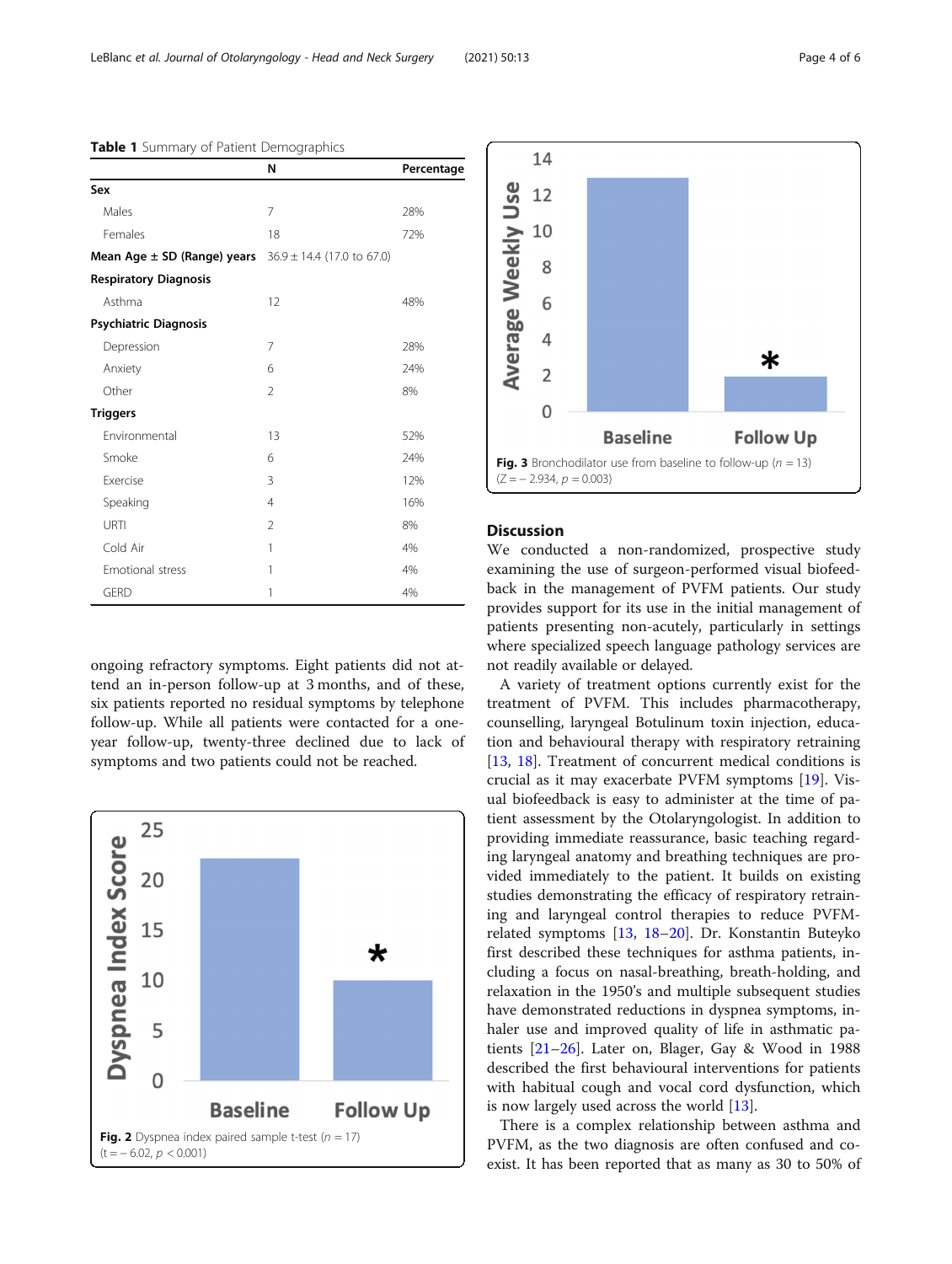<span id="page-4-0"></span>patients with a diagnosis of asthma have a coexisting diagnosis of PVFM [[27](#page-5-0)]. Almost half of our patients were diagnosed with asthma by a pulmonologist or primary care physician. It is unclear if the reduction in bronchodilator and inhaled corticosteroid use in our study is due to improved patient self-control of acute PVFM episodes versus improved self-management of asthma. However, our results are in line with other studies showing that improved PVFM control can reduce asthma medication use [[18](#page-5-0), [19\]](#page-5-0). Kramer et al. demonstrated that patients with PVFM who received education and a course of laryngeal control therapy by a licensed speech language pathologist had reductions in the total use of asthma pharmacotherapy, including short and long acting betaagonists, inhaled and oral corticosteroids, leukotriene in-hibitors and inhaled anticholinergic [\[18\]](#page-5-0).

# Study limitations

There are a few limitations to our study. The Dyspnea Index score is a global subjective dyspnea scale and was used as a surrogate for subjective PVFM control. Information regarding the actual change in number of episodes was not recorded. Our secondary outcomes of change in bronchodilator and inhaled corticosteroid use relies on patient memory and is subject to recall bias. In addition, this study focused on short-term follow-up of 3 months. Since most patients declined one-year follow-up, long-term outcomes data and recidivism over time could not be assessed. Finally, our study focuses on new PVFM patients rather than difficult-to treat or refractory patients. Specific populations, including elite athletes often have persistent symptoms despite routine therapeutic trials [[28](#page-5-0)]. A recent study reported the use of the Olin EILOBI (Exercise Induced Laryngeal Obstruction Biphasic Inspiration) breathing techniques to reduce dyspneic symptoms in this specific patient population [[29](#page-5-0)].

While our study did not record measures of healthcare utilization, such as visits to the emergency room, or previous intubations, this is an avenue of further research. Future studies could examine the potential reductions in healthcare costs due to avoidance of emergency room access, intubations and potentially intensive care unit stay.

# Conclusions

Visual biofeedback shows a statistically and clinically significant reduction in symptoms and the use of asthma medication. Our study demonstrates an efficient and effective way of diagnosing and managing new patients with PVFM on the same day. We recommend visual biofeedback as a primary treatment for newly diagnosed PVFM patients.

#### Abbreviations

DI: Dyspnea Index; EILOBI: Exercise Induced Laryngeal Obstruction Biphasic Inspiration; MCID: Minimally clinically important difference; PVFM: Paradoxical vocal fold motion; PFT: Pulmonary function test; SLP: Speech Language Pathology

#### Acknowledgements

N/A

#### Authors' contributions

DA and CJ completed the study design, collected and recorded the data. RL performed the data analysis and drafted the manuscript. All authors read and approved the final manuscript.

#### Funding

None.

#### Ethics approval and consent to participate

Prior to commencement of this study, ethics approval was obtained from the University of Alberta Health Research Ethics Board.

# Consent for publication

N/A

#### Competing interests

The authors declare that they have no competing interests.

#### Author details

<sup>1</sup> Division of Otolaryngology Head and Neck Surgery, Department of Surgery, University of Alberta, 1E4 Walter Mackenzie Centre, 8440-112 Street NW, Edmonton, Alberta T6G 2B7, Canada. <sup>2</sup> Faculty of Rehabilitation Medicine, University of Alberta, Edmonton, Alberta, Canada.

# Received: 4 December 2020 Accepted: 19 January 2021 Published online: 18 February 2021

#### References

- 1. Halvorsen T, Walsted ES, Bucca C, et al. Inducible laryngeal obstruction: an official joint European Respiratory Society and European laryngological society statement. Eur Respir J. 2017;50(3):1602221.
- 2. Christensen PM, Heimdal JH, Christopher KL, Bucca C, Cantarella G, Friedrich G, Halvorsen T, Herth F, Jung H, Morris MJ, Remacle M, Rasmussen N, Wilson JA. ERS/ELS/ACCP task force on inducible laryngeal obstructions. ERS/ELS/ ACCP 2013 international consensus conference nomenclature on inducible laryngeal obstructions. Eur Respir Rev. 2015;24(137):445–50.
- 3. Newman KB, Dubster SN. Vocal cord dysfunction: masquerader of asthma. Semin Respir Crit Care Med. 1994;15(2):161–7.
- 4. Hicks M, Brugman SM, Katial R. Vocal cord dysfunction/paradoxical vocal fold motion. Prim Care. 2008;35(1):81–vii.
- 5. Patterson R, Schatz MM. Munchausen's stridor: non-organic laryngeal obstruction. Clin Allergy. 1974;4(03):307–10.
- 6. George S, Suresh S. Vocal cord dysfunction: analysis of 27 cases and updated review of pathophysiology & management. Int Arch Otorhinolaryngol. 2019;23:125–30.
- 7. Denipah N, Dominquez CM, Kraii EP, Kraii TL, Leos P, Braude D. Acute management of paradoxical vocal fold motion (vocal cord dysfunction). Ann Emerg Med. 2017;69:18–23.
- 8. Newman KB, Mason UG. 3rd, Schmaling, K.B. clinical features of vocal cord dysfunction. Am J Respir Crit Care Med. 1995;152:1382–6.
- 9. Martin RJ, Blager FB, Gay ML, Wood RP. Paradoxic vocal cord motion in presumed asthmatics. Semin Respir Med. 1987;8:332–7.
- 10. Patel RR, Venediktov R, Schooling T, Wang B. Evidence-based systematic review: effects of speech-language pathology treatment for individuals with paradoxical vocal fold motion. Am J Speech Lang Pathol. 2015;24:566–84.
- 11. Morris MJ, Allan PF, Perkins PJ. Vocal cord dysfunction: etiologies and treatment. Clin Pulm Med. 2006;13:73–86.
- 12. Reitz JR, Gorman S, Kegyes J. Behavioral management of paradoxical vocal fold motion. Perspect Voice Voice Disord. 2014;24:64–70.
- 13. Blager FB, Gay ML, Wood RP. Voice therapy techniques adapted to treatment of habit cough: a pilot study. J Commun Disord. 1988;21:393–400.